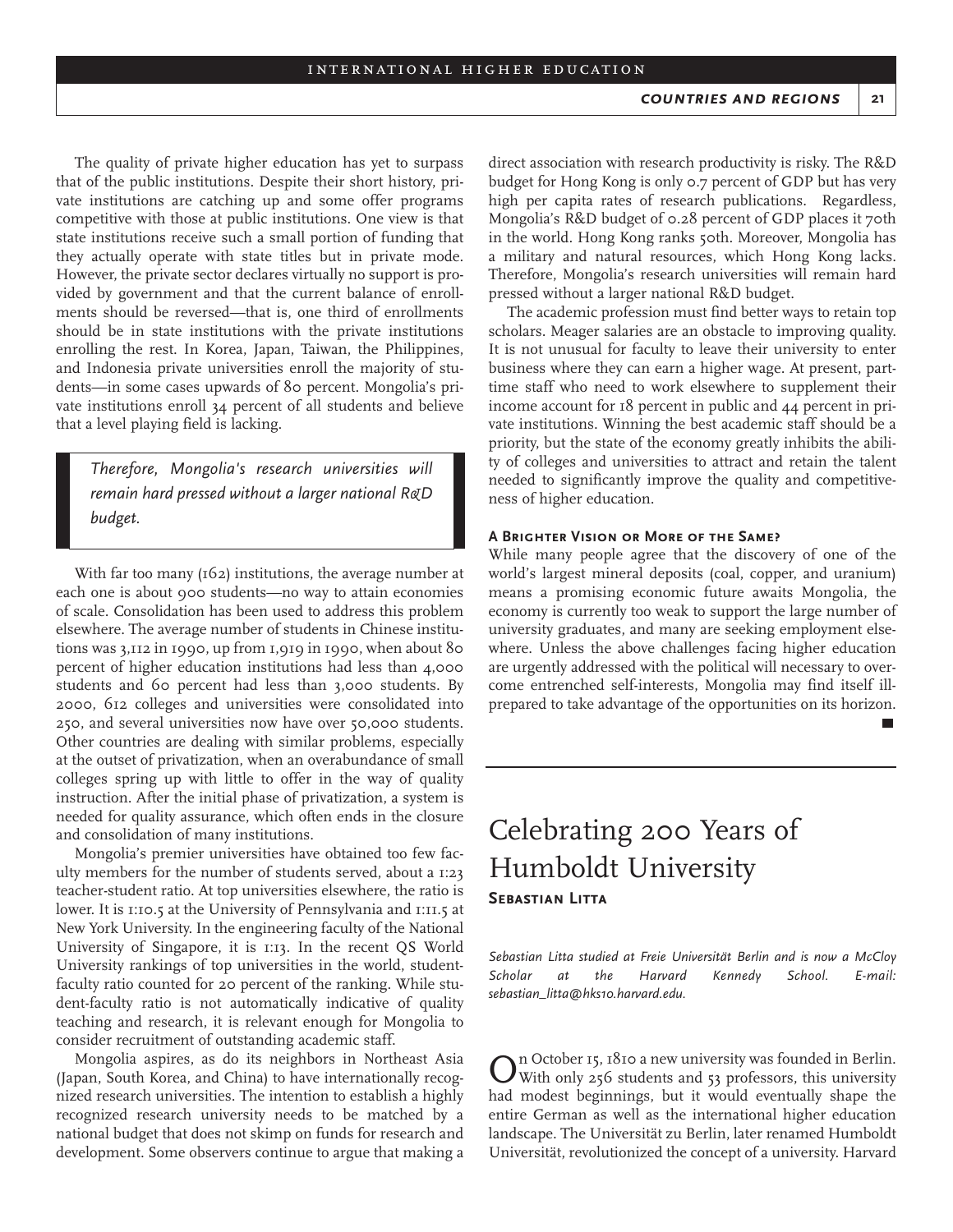#### **22** *countries and regions*

would not have become the Harvard of today if it had not emulated some of the innovations in higher education introduced by Humboldt. Such progress would probably have constituted the factor for most other research universities in the United States. While Humboldt is today in urgent need of reform, this university also forms the key part of the history of German higher education over the past 200 years. This story represents the originally most successful university system in the world, which became a sclerotic and bureaucratic behemoth and only recently started to renew itself.

*Humboldt created a uniform school system, established standards for teacher education, and also became the driving force in founding the University of Berlin.*

### **Reforming Prussia's Education System**

The newly founded university in Berlin was revolutionary because European universities were not, traditionally, research institutions in the modern sense. Rather, they functioned as places of knowledge preservation, teaching, and examination. In the 18th century, many universities had actually become far removed from the rapid speed of social and scientific change that had developed outside of academia. Like monasteries hidden behind thick walls and insurmountable hedges, they were forgotten or even disdained by the outside world.

In some German states, efforts were undertaken to end this issue of academic misery—such as the establishment of reform universities, like Göttingen and Halle. Halle eventually became Prussia's most essential university, but it was closed down in 1806 by Napoleon, who thought most universities were useless. Bereft of the flagship university, Prussian reformers started thinking about founding a new institution of higher education, and Wilhelm von Humboldt, the state's envoy to the Vatican, became responsible for reforming Prussia's education system in 1809. He stepped down after just one year but left an enormous legacy. Humboldt created a uniform school system, established standards for teacher education, and also became the driving force in founding the University of Berlin.

# **From Medieval University to Modern Research INSTITUTION**

Napoleon had abolished his nation's universities in 1802 and replaced them with specialized schools. Humboldt chose a different approach; he wanted to innovate the mission from merely preserving tradition to actually producing science. Sylvia Paletschek—a history professor at Freiburg University and scholar of 19th-century Germany—has indicated that Humboldt's university, rather than performing radically as a

new institution, synthesized reform ideas from other German universities. Moreover, this new university did not initially function as an explicit research university. However, steady and generous state funding as well as state-created demands helped to establish large-scale research at the university during the next decades.

In the late 19th century, American universities adopted this combination of research and teaching by creating graduate schools or entire graduate institutions—such as Johns Hopkins and Clark University. Harvard was more skeptical of actual research and waited almost until the start of the 20th century before adopting this model.

## **Humboldt's Current Character**

While Humboldt served as an international model of higher education, attracting such great thinkers as Hegel, Schopenhauer, Einstein, and Planck and receiving a total of 29 Nobel Prizes in the first third of the 20th century, it has lost its appeal since then.

In the early 1930s, when my grandfather had transferred from Tübingen University in southwest Germany to Berlin to study with Dietrich Bonhoeffer, the young professor of theology, he was able to witness the demise of the university. In 1933, books of Jewish writers and professors were burned, in front of the library, by incited students. Jewish professors were expelled from the faculty, and the university lost many of its best and most innovative professors. After the end of the Nazi regime, the university found itself in the Soviet sector of Berlin. In 1947, students and professors were again expelled, at that time for not being in line with communist thought.

*While Humboldt served as an international model of higher education, attracting such great thinkers as Hegel, Schopenhauer, Einstein, and Planck and receiving a total of 29 Nobel Prizes in the first third of the 20th century, it has lost its appeal since then.*

Supported by the mayor of West Berlin (and also the Ford Foundation and, supposedly, the CIA), a dozen free-minded students and professors refounded the university in the American sector of Berlin and called it Freie Universität (Free University) as opposed to communist Humboldt. Freie Universität grew into one of Germany's largest universities. When the Berlin wall fell it remained unclear what would happen to the two main universities in Berlin. Initially, it seemed as if Humboldt would regain its former strength: money was generously poured in, excellent professors were hired, and Freie Universität faced a dim future as an overcrowded and mediocre institution.